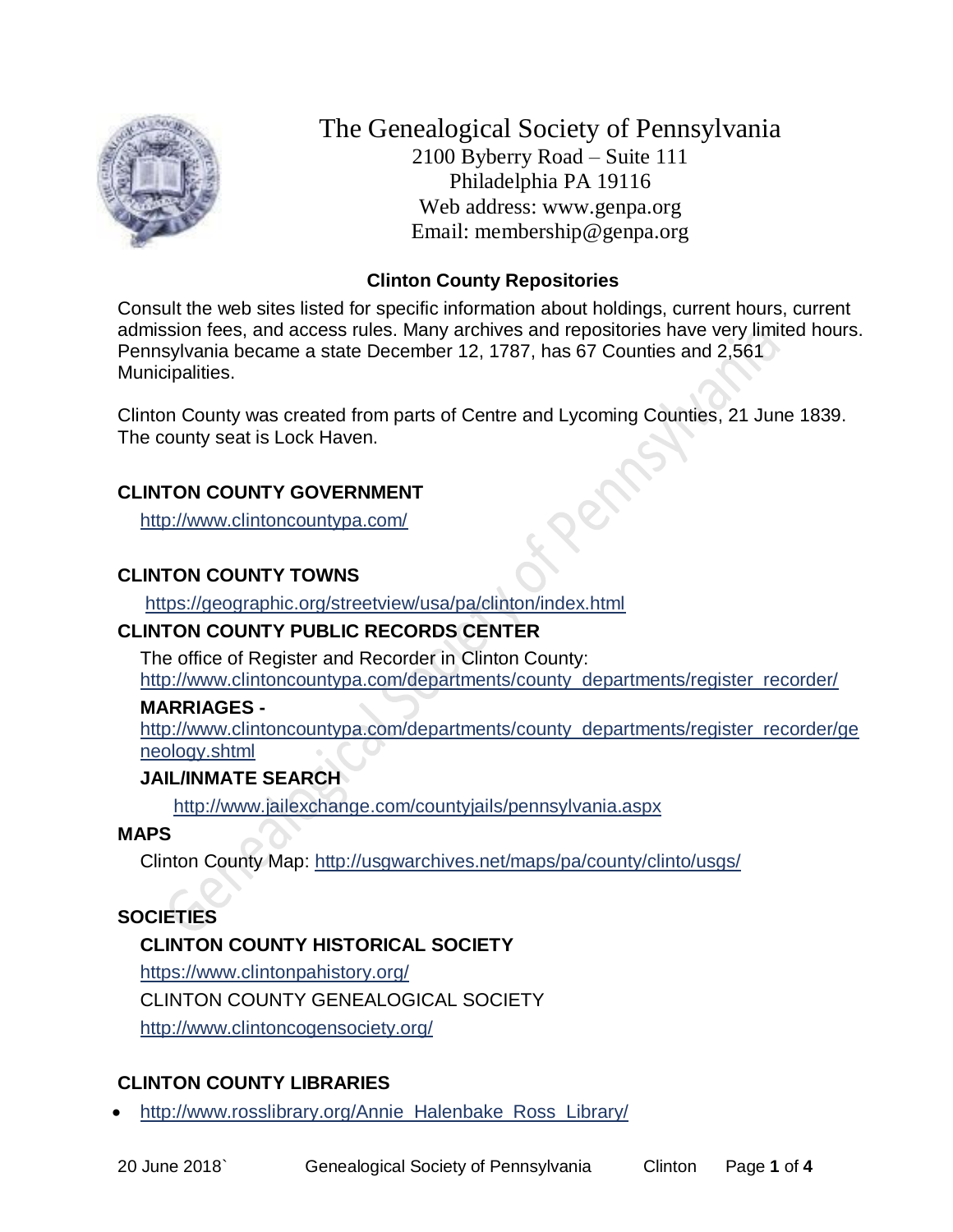### **RESOURCES**

- **Genealogical Society of Pennsylvania GSP** [http://GenPA.org](http://genpa.org/) **GSP Research** <https://genpa.org/research/>
- PAGenWeb **Clinton** County <http://www.pagenweb.org/~clinton/>
- Obituaries –
- **LDS** <http://ldsgenealogy.com/PA> [http://www.newspaperobituaries.net/pennsylvania/clinton\\_county\\_obituaries.htm](http://www.newspaperobituaries.net/pennsylvania/clinton_county_obituaries.htm)
- County Newspapers
	- o *The Express* <http://www.lockhaven.com/>
	- o *The Record Online* <https://therecord-online.com/site/>
- **Random Acts of Kindness** <https://www.raogk.org/>
- **Family Search LDS:** <https://familysearch.org/>Free site but does require a login Collection List <https://familysearch.org/search/collection/list> [https://www.familysearch.org/wiki/en/Clinton\\_County,\\_Pennsylvania\\_Genealogy](https://www.familysearch.org/wiki/en/Clinton_County,_Pennsylvania_Genealogy)
- **Collections at the Historical Society of Pennsylvania HSP**  <http://hsp.org/collections>
	- HSP is membership based and there is a fee 1300 Locust Street, Philadelphia, PA 19107 215-732-6200 ext. 235 or [membership@hsp.org](mailto:membership@hsp.org)
- **RG-47. RECORDS OF THE COUNTY GOVERNMENTS** Guide to African American Resources at the Pennsylvania State Archives <http://www.phmc.state.pa.us/bah/aaGuide/AA-RG-47.html>
- **National Archives of Philadelphia** (**NARA**) Mid Atlantic Region: [http://www.nara.gov/research\\_rooms/mid\\_atlantic/](http://www.nara.gov/research_rooms/mid_atlantic/) **Records Request Process**

National Archives 14700 Townsend Road Philadelphia, Pennsylvania 19154-1096 Telephone: (215) 305-2044 Fax: (215) 305-2038 E-mail: [philadelphia.archives@nara.gov](mailto:philadelphia.archives@nara.gov) <https://wwwarchives.gov/philadelphia>

### **Naturalizations: NARA**

Pennsylvania: Philadelphia, 1790-1991; Pittsburgh, 1820-1979; Erie, 1940-1972; Scranton, 1901-1990; Wilkes-Barre, 1943-1972; Williamsport, 1909-1913; and Harrisburg, 1911-1917

### **MILITARY**

The National Archives at Philadelphia (**NARA**), through its partners Ancestry.com and Fold3.com, provides access to records relating to the military service of individuals from the American Revolution through World War II. Please note that Official Military Personnel Files from World War I to the present are held by the National Archives at St. Louis. <https://www.archives.gov/st-louis>

World War I and World War II, Fourth Enumeration Draft Cards can also be accessed through our partner sites. In addition, Records of the Selective Service System, 1940- 1969, for individuals from Delaware, Maryland, Pennsylvania, Virginia, and West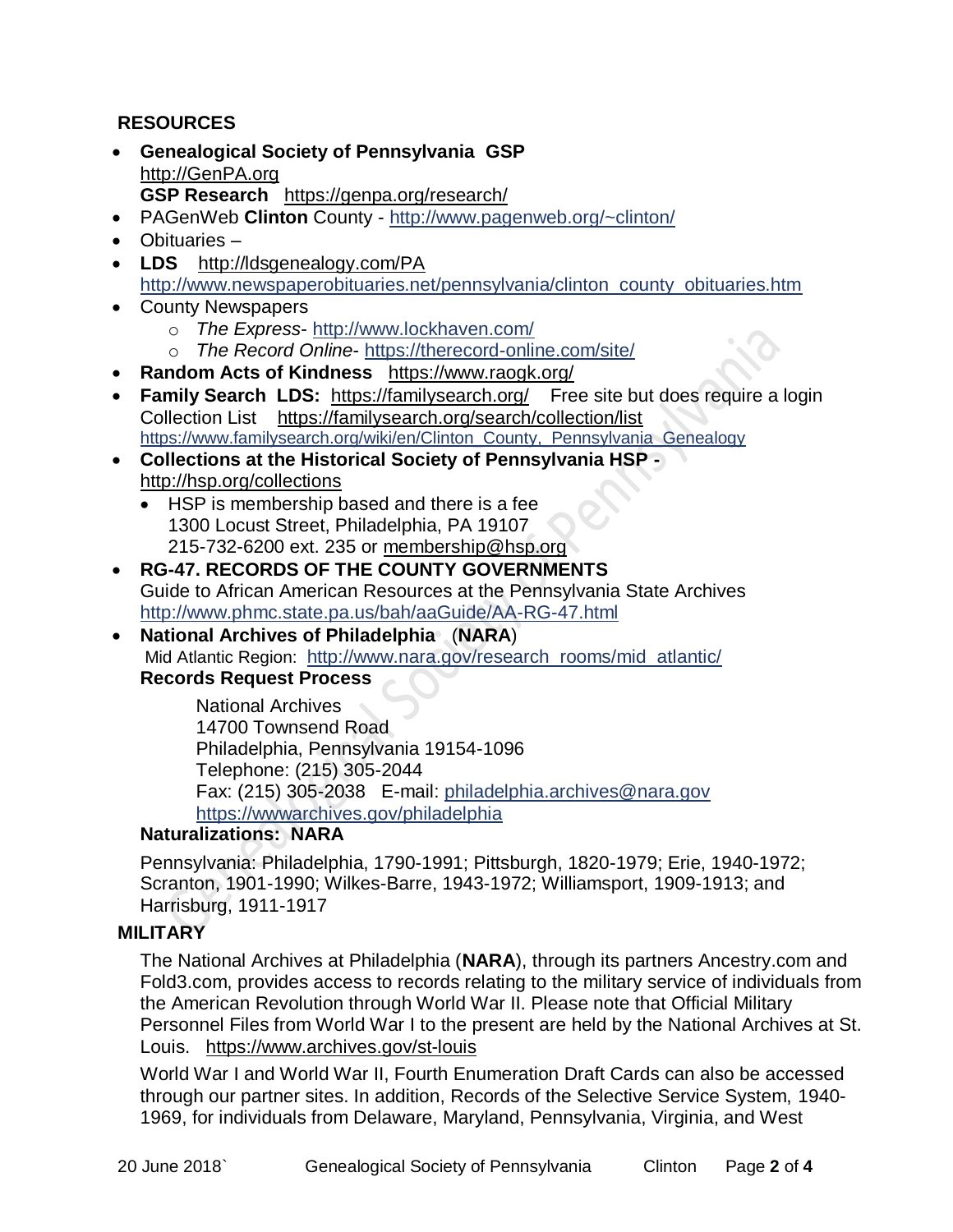Virginia are available from the National Archives at St. Louis. Copies of World War I draft cards can be requested from the National Archives at Atlanta [\(Atlanta.archives@nara.gov](mailto:Atlanta.archives@nara.gov) ).

For information on obtaining World War II era and later draft cards, please see <http://www.archives.gov/st-louis/archival-programs/other-records/selective-service.html> <https://www.archives.gov/philadelphia/public/family-history.html#military>

### **Pennsylvania Military Records Research Guide**

<https://www.raogk.org/pennsylvania-genealogy/pa-military-records/>

#### **Probate – Wills Administrations**

Probate records may include Person's exact death date, Names of the family members, Family relationships, Names of spouses of children, Residences, Adoption or guardianship of minor children or dependents, Worth of the property and land holdings, Evidence of occupation, religion, or military service

**Family Search:** Pennsylvania Probate Records, 1683-1994 <https://familysearch.org/>

This collection includes probate records created in Pennsylvania counties. The records include wills, estate records and indexes.

#### **State of Pennsylvania Vital Records**

The **Pennsylvania State Archives** collects, preserves and makes available for study the permanently-valuable public records of the Commonwealth, with particular attention given to the records of state government.

Mailing address: 350 North Street Harrisburg, PA 17120 Email: Email PA State Archives Phone: (717) 783-3281

GPS address: 801 North 3rd Street Harrisburg, PA 17102 Coordinates: 40.266080, - 76.886053

# **BIRTH CERTIFICATES**, 1906-1910

The Division of Vital Records (DVR) maintains birth records that occurred in Pennsylvania from 1906 to the present.

For information on public records (births occurring from 1906 to 1910), click on Pennsylvania State Archives <http://www.phmc.pa.gov/archives/Pages/default.aspx>or our Genealogy page.

<http://www.health.pa.gov/MyRecords/Certificates/Genealogy/Pages/14125.aspx#.WNvLKfkrJHY>

# **Death Certificates**, 1906-1965

Original birth certificates for 1906-1910 and death certificates for 1906-1965 are available at the State Archives. Digital copies of the 1906-1908 birth certificates and the 1906-1963 death certificates may be found on Ancestry.com. Pennsylvania residents can access these records free of charge through Ancestry.com Pennsylvania. A free account can be created.